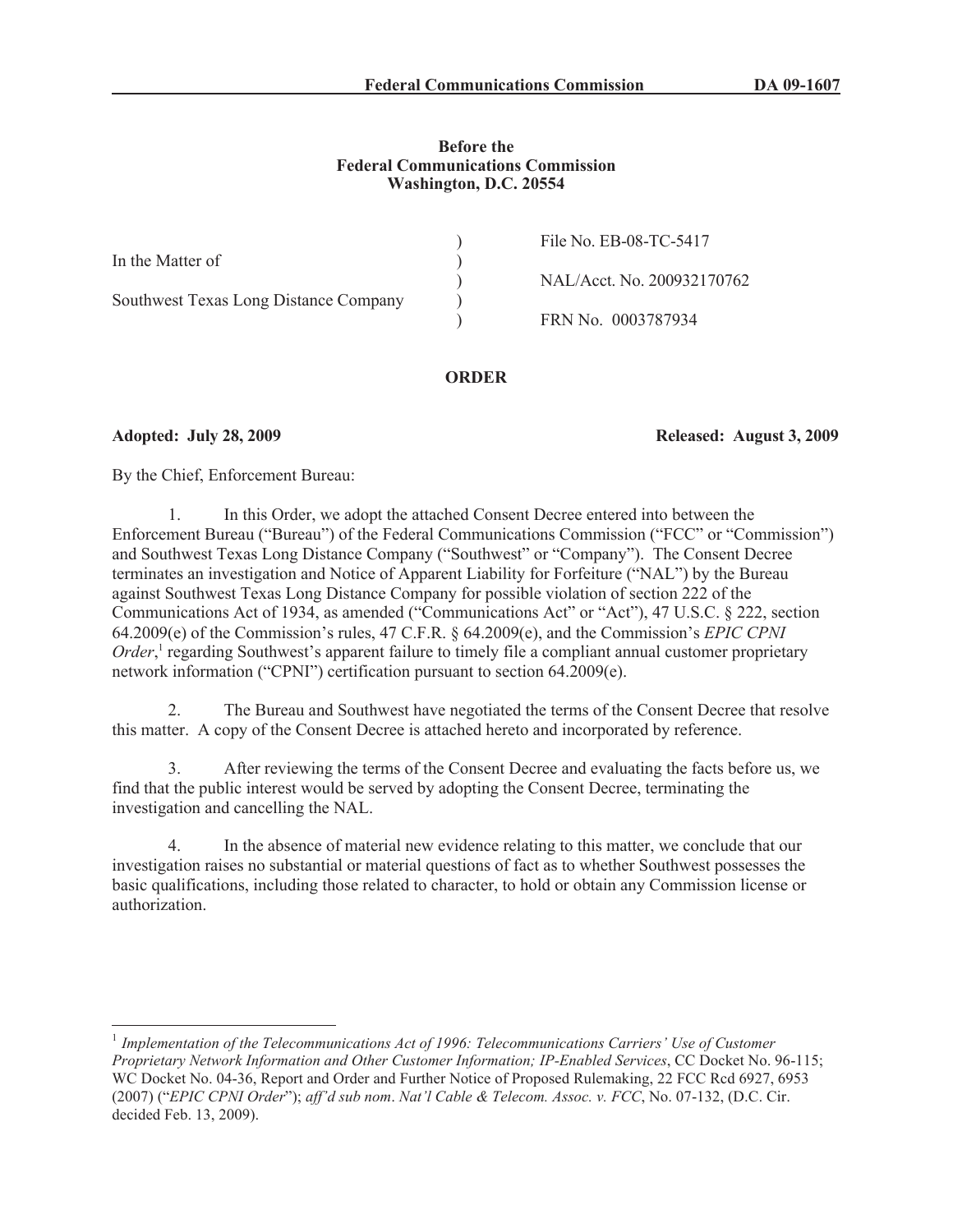5. Accordingly, **IT IS ORDERED** that, pursuant to sections 4(i) and 503(b) of the Communications Act of 1934, as amended,<sup>2</sup> and sections 0.111 and 0.311 of the Commission's rules,<sup>3</sup> the Consent Decree attached to this Order **IS ADOPTED**.

6. **IT IS FURTHER ORDERED** that the above-captioned investigation **IS TERMINATED** and the Notice of Apparent Liability for Forfeiture **IS CANCELLED**.

## FEDERAL COMMUNICATIONS COMMISSION

Kris Anne Monteith Chief, Enforcement Bureau

 $^{2}$  47 U.S.C. §§ 154(i), 503(b).

<sup>3</sup> 47 C.F.R. §§ 0.111, 0.311.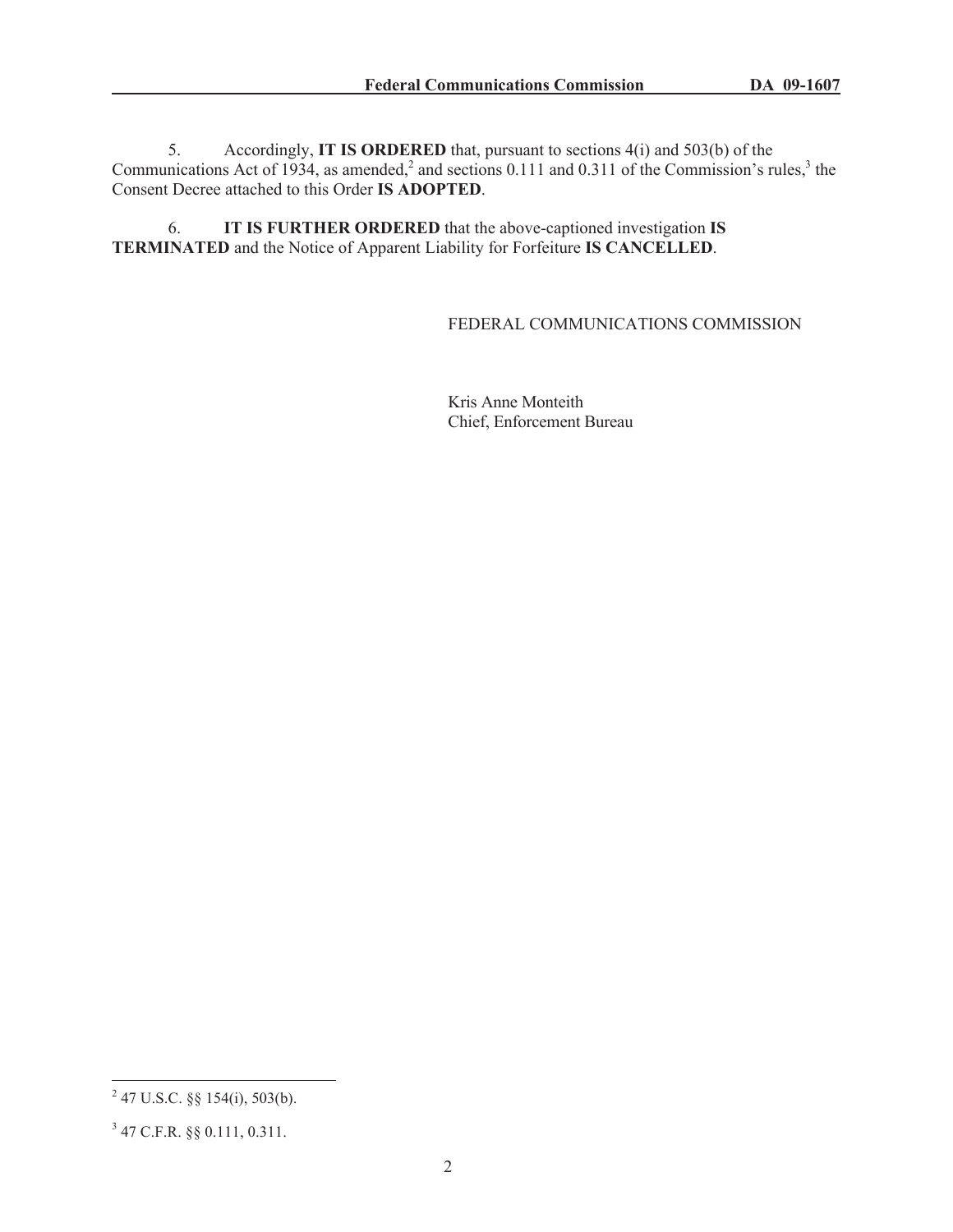### **Before the Federal Communications Commission Washington, D.C. 20554**

|                                       | File No. EB-08-TC-5417     |
|---------------------------------------|----------------------------|
| In the Matter of                      |                            |
|                                       | NAL/Acct. No. 200932170762 |
| Southwest Texas Long Distance Company |                            |
|                                       | FRN No. 0003787934         |

### **CONSENT DECREE**

1. The Enforcement Bureau **(**"Bureau") and Southwest Texas Long Distance Company ("Southwest" or the "Company"), by their authorized representatives, hereby enter into this Consent Decree for the purpose of cancelling the Notice of Apparent Liability ("NAL") and terminating the Enforcement Bureau's investigation into Southwest's possible noncompliance with the requirements of section 222 of the Communications Act of 1934, as amended ("Communications Act" or "Act"), 47 U.S.C. § 222, section 64.2009(e) of the Commission's rules, 47 C.F.R. § 64.2009(e), and the Commission's *EPIC CPNI Order*. 1

## **I. DEFINITIONS**

- 2. For the purposes of this Consent Decree, the following definitions shall apply:
	- (a) "Act" means the Communications Act of 1934, as amended, 47 U.S.C. § 151 *et seq.*
	- (b) "Adopting Order" means an Order of the Commission adopting the terms of this Consent Decree without change, addition, deletion, or modification.
	- (c) "Bureau" means the Enforcement Bureau of the Federal Communications Commission.
	- (d) "Commission" and "FCC" mean the Federal Communications Commission and all of its bureaus and offices.
	- (e) "Compliance Plan" means the program described in this Consent Decree at paragraph 10.
	- (f) "Effective Date" means the date on which the Commission releases the Adopting Order.
	- (g) "Investigation" means the investigation commenced by the Bureau's letter of inquiry<sup>2</sup> regarding whether Southwest violated the requirements of section 222 of the

<sup>&</sup>lt;sup>1</sup> Implementation of the Telecommunications Act of 1996: Telecommunications Carriers' Use of Customer *Proprietary Network Information and Other Customer Information; IP-Enabled Services*, CC Docket No. 96-115; WC Docket No. 04-36, Report and Order and Further Notice of Proposed Rulemaking, 22 FCC Rcd 6927, 6953 (2007) ("*EPIC CPNI Order*"); *aff'd sub nom*. *Nat'l Cable & Telecom. Assoc. v. FCC*, No. 07-132, (D.C. Cir. decided Feb. 13, 2009).

<sup>&</sup>lt;sup>2</sup> See Letter from Marcy Greene, Deputy Division Chief, Telecommunications Consumers Division, Enforcement Bureau, FCC to Southwest (Sept. 5, 2008) ("LOI").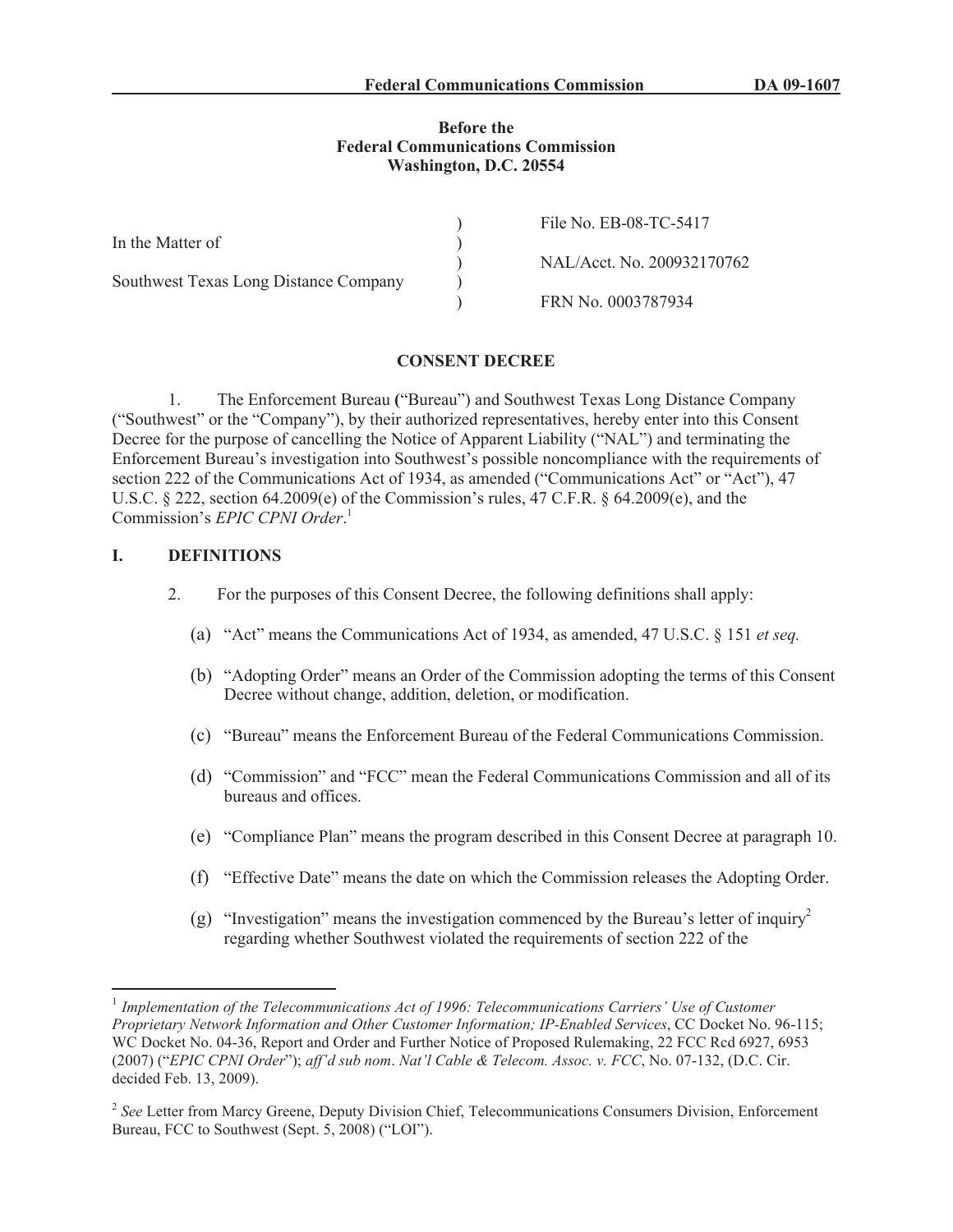Communications Act and section  $64.2009(e)$  of the Commission's rules by failing to file a compliant customer proprietary network information ("CPNI") certification.<sup>3</sup>

- (h) "Southwest" means Southwest Texas Long Distance Company and its predecessors-ininterest and successors-in-interest.
- (i) "NAL" means Notice of Apparent Liability for Forfeiture.
- (j) "Parties" means Southwest and the Bureau.
- (k) "Rules" means the Commission's regulations found in Title 47 of the Code of Federal Regulations.

## **II. BACKGROUND**

3. Section 222 imposes the general duty on all telecommunications carriers to protect the confidentiality of their subscribers' proprietary information.<sup>4</sup> The Commission has issued rules implementing section 222 of the Act.<sup>5</sup> The Commission required carriers to establish and maintain a system designed to ensure that carriers adequately protected their subscribers' CPNI. Section 64.2009(e) is one such requirement.

4. In 2006, some companies, known as "data brokers," advertised the availability of records of wireless subscribers' incoming and outgoing telephone calls for a fee.<sup>6</sup> Data brokers also advertised

 $3$  47 C.F.R. 64.2009(e).

<sup>&</sup>lt;sup>4</sup> Section 222 of the Communications Act, 47 U.S.C § 222, provides that: "Every telecommunications carrier has a duty to protect the confidentiality of proprietary information of, and relating to, other telecommunications carriers, equipment manufacturers, and customers, including telecommunication carriers reselling telecommunications services provided by a telecommunications carrier." Prior to the 1996 Act, the Commission had established CPNI requirements applicable to the enhanced services operations of AT&T, the Bell Operating Companies ("BOCs"), and GTE, and the customer premises equipment ("CPE") operations of AT&T and the BOCs, in the Computer II, Computer III, GTE Open Network Architecture ("ONA"), and BOC CPE Relief proceedings. *See Implementation of the Telecommunications Act of 1996: Telecommunications Carriers' Use of Customer Proprietary Network Information and Other Customer Information and Implementation of Non-Accounting Safeguards of Sections 271 and 272 of the Communications Act of 1934, as amended*, CC Docket Nos. 96-115 and 96-149, Second Report and Order and Further Notice of Proposed Rulemaking, 13 FCC Rcd 8061, 8068-70, para. 7 (1998) ("*CPNI Order*") (describing the Commission's privacy protections for confidential customer information in place prior to the 1996 Act.

<sup>5</sup> *See CPNI Order*. *See also Implementation of the Telecommunications Act of 1996: Telecommunications Carriers' Use of Customer Proprietary Network Information and Other Customer Information and Implementation of the Non-Accounting Safeguards of Sections 271 and 272 of the Communications Act of 1934, as amended*, CC Docket Nos. 96-115 and 96-149, Order on Reconsideration and Petitions for Forbearance, 14 FCC Rcd 14409 (1999); *Implementation of the Telecommunications Act of 1996: Telecommunications Carriers' Use of Customer Proprietary Network Information and Other Customer Information and Implementation of the Non-Accounting Safeguards of Sections 271 and 272 of the Communications Act of 1934, as amended, CC Docket Nos. 96-115 and 96-149; 2000 Biennial Regulatory Review -- Review of Policies and Rules Concerning Unauthorized Changes of Consumers' Long Distance Carriers, CC Docket No. 00-257*, Third Report and Order and Third Further Notice of Proposed Rulemaking, 17 FCC Rcd 14860 (2002); *EPIC CPNI Order*.

<sup>6</sup> *See, e.g.*, http://www.epic.org/privacy/iei/.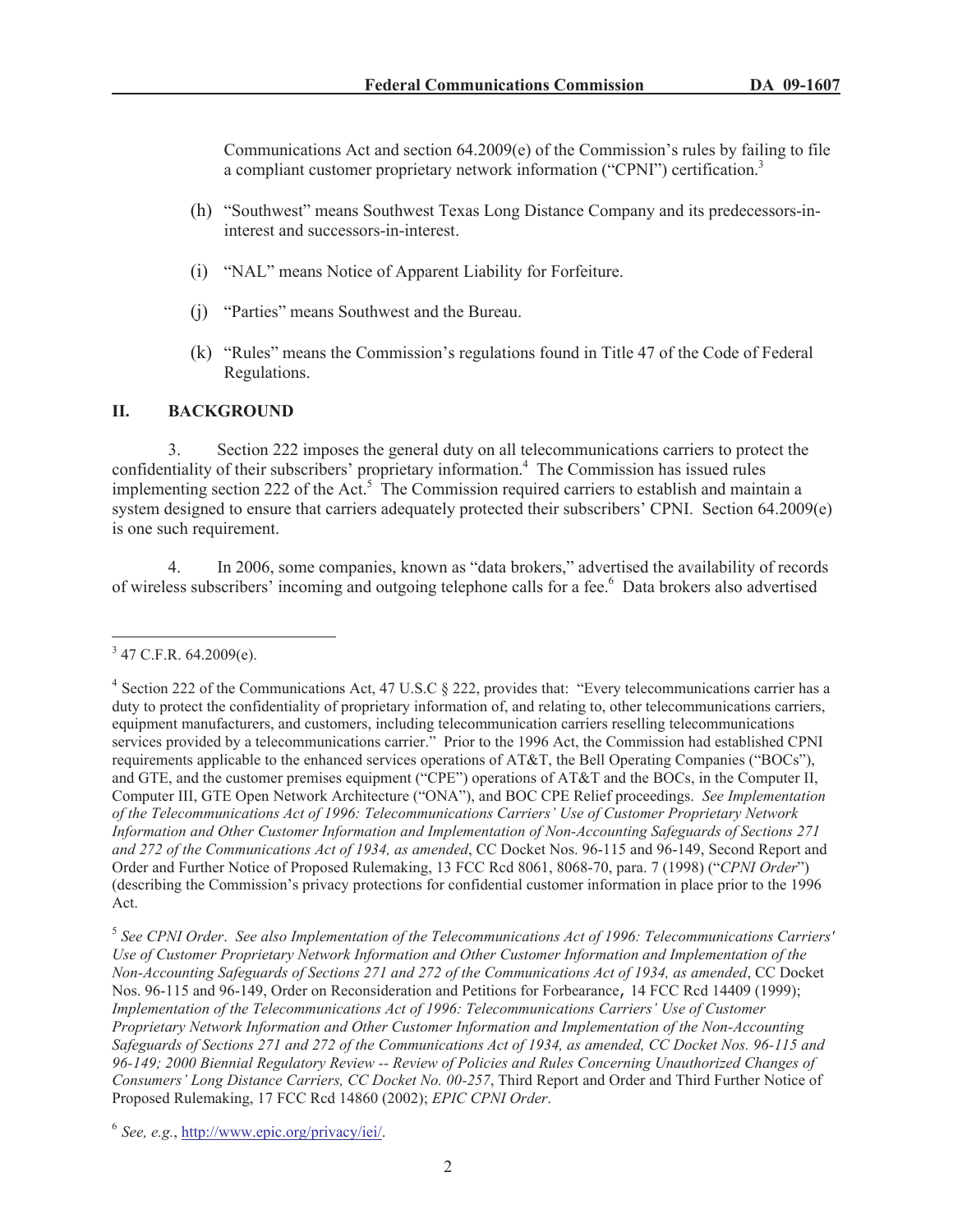the availability of certain landline toll calls.<sup>7</sup> On April 2, 2007, the Commission strengthened its privacy rules with the release of the *EPIC CPNI Order*, <sup>8</sup> which adopted additional safeguards to protect CPNI against unauthorized access and disclosure. The *EPIC CPNI Order* was directly responsive to the actions of databrokers, or pretexters, to obtain unauthorized access to CPNI.<sup>9</sup> The *EPIC CPNI Order* requires that all companies subject to the CPNI rules file annually, on or before March 1, a certification with the Commission pursuant to amended rule 47 C.F.R. § 64.2009(e).<sup>10</sup> Additionally, companies must now provide, with their certification, "an explanation of any actions taken against data brokers and a summary of all customer complaints received in the past year concerning the unauthorized release of CPNI."<sup>11</sup>

5. The Bureau sent a Letter of Inquiry ("LOI") to Southwest on September 5, 2008, asking it to provide copies and evidence of its timely filed CPNI compliance certificate for 2007, which was due by March 1, 2008, pursuant to section 64.2009(e) of the Commission's rules or an explanation as to why no certification was filed.<sup>12</sup> Southwest filed a response to the LOI on September 15, 2008.<sup>13</sup> The Bureau concluded that Southwest failed to submit satisfactory evidence of its timely filing of the annual CPNI compliance certification.<sup>14</sup> Accordingly, on February 24, 2009, the Bureau released the *Omnibus NAL* against numerous companies, including Southwest, proposing a monetary forfeiture of twenty thousand dollars (\$20,000) for its apparent failure to comply with section 64.2009(e) of the Commission's rules,<sup>15</sup> and the Commission's *EPIC CPNI Order*, and ordered the Company either to pay the proposed forfeiture or file a written response within thirty (30) days of the release date stating why the proposed forfeiture should be reduced or canceled. Southwest requested that the Bureau enter into settlement discussions.

# **III. TERMS OF AGREEMENT**

6. **Adopting Order.** The Parties agree that the provisions of this Consent Decree shall be subject to final approval by the Bureau by incorporation of such provisions by reference in the Adopting Order without change, addition, modification, or deletion.

9 *Id.* at 6928.

<sup>10</sup> *Id.* at 6953; 47 C.F.R. § 64.2009(e).

<sup>11</sup> *EPIC CPNI Order*, 22 FCC Rcd at 6953.

<sup>12</sup> *See* note 2, *supra.*

<sup>13</sup> *See* Letter from Thomas J. Moorman, Counsel to Southwest Texas Long Distance Company, to Marcy Greene, Deputy Division Chief, Telecommunications Consumers Division, Enforcement Bureau, FCC (Sept. 15, 2008).

<sup>14</sup> Annual CPNI Certification, Omnibus Notice of Apparent Liability for Forfeiture, 24 FCC Rcd. 2299 (Enf. Bur. 2009) ("*Omnibus NAL*").

<sup>15</sup> *Id.*

<sup>7</sup> *See id.*

<sup>8</sup> *EPIC CPNI Order*, 22 FCC Rcd 6927. Specifically, pursuant to section 64.2009(e): A telecommunications carrier must have an officer, as an agent of the carrier, sign and file with the Commission a compliance certificate on an annual basis. The officer must state in the certification that he or she has personal knowledge that the company has established operating procedures that are adequate to ensure compliance with the rules in this subpart. The carrier must provide a statement accompanying the certification explaining how its operating procedures ensure that it is or is not in compliance with the rules in this subpart. In addition, the carrier must include an explanation of any actions taken against data brokers and a summary of all customer complaints received in the past year concerning the unauthorized release of CPNI. This filing must be made annually with the Enforcement Bureau on or before March 1 in EB Docket No. 06-36, for data pertaining to the previous calendar year. 47 C.F.R. § 64.2009(e).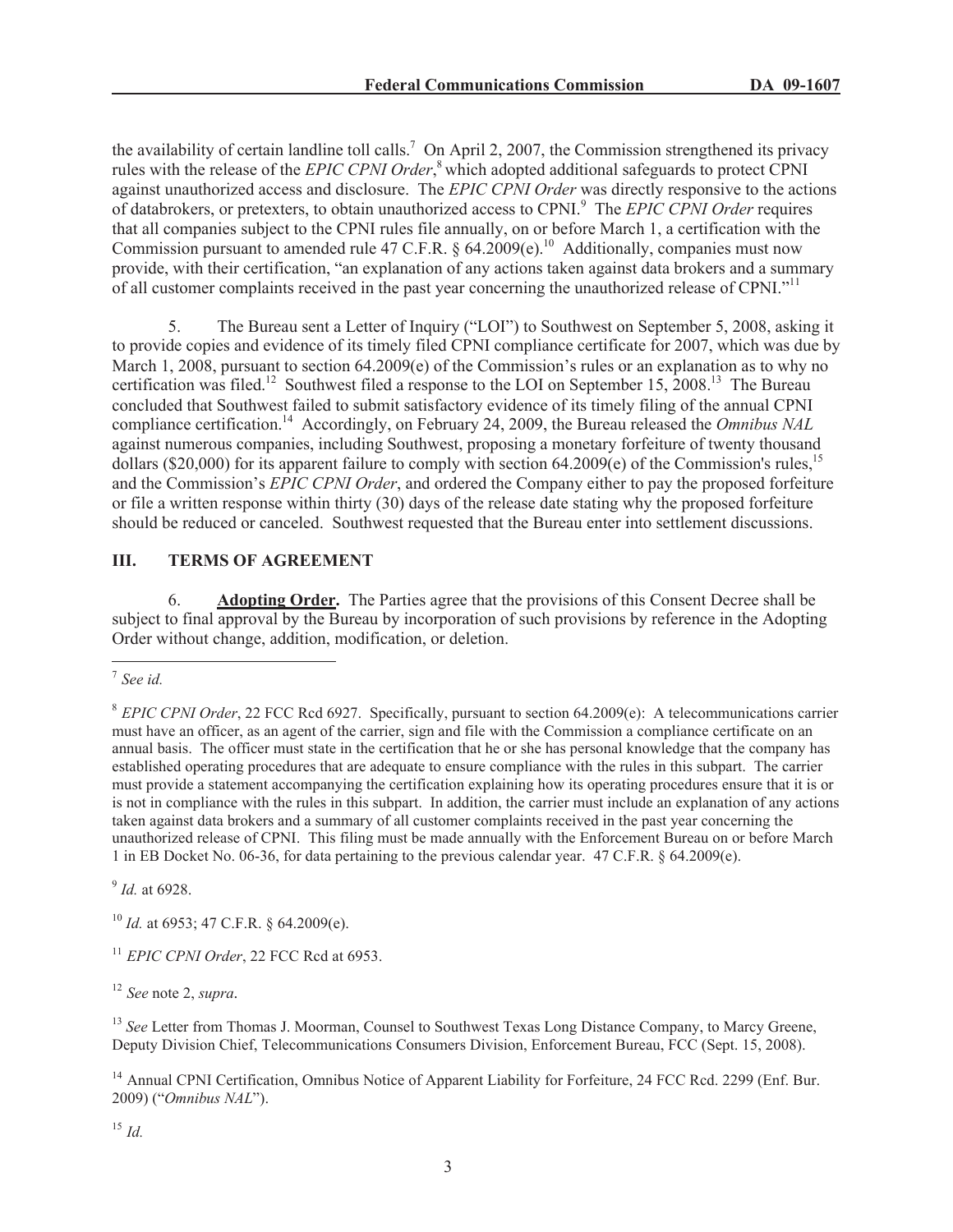7. **Jurisdiction.** Southwest agrees that the Bureau has jurisdiction over it and the matters contained in this Consent Decree and has the authority to enter into and adopt this Consent Decree.

8. **Effective Date; Violations.** The Parties agree that this Consent Decree shall become effective on the date on which the FCC releases the Adopting Order. Upon release, the Adopting Order and this Consent Decree shall have the same force and effect as any other Order of the Bureau. Any violation of the Adopting Order or of the terms of this Consent Decree shall constitute a separate violation of a Bureau Order, entitling the Bureau to exercise any rights and remedies attendant to the enforcement of a Bureau Order.

9. **Termination of Investigation.** In express reliance on the covenants and representations in this Consent Decree and to avoid further expenditure of public resources, the Bureau agrees to terminate its investigation and to cancel the NAL. In consideration for the termination of said investigation and cancellation of the NAL, Southwest agrees to the terms, conditions, and procedures contained herein. The Bureau further agrees that, in the absence of new material evidence, the Bureau will not use the facts developed in this investigation through the Effective Date of the Consent Decree, or the existence of this Consent Decree, to institute, on its own motion, or to recommend to the Commission, any new proceeding, formal or informal, or take any action on its own motion against Southwest concerning the matters that were the subject of the investigation. The Bureau also agrees that it will not use the facts developed in this investigation through the Effective Date of this Consent Decree, or the existence of this Consent Decree, to institute on its own motion any proceeding, formal or informal, or take any action on its own motion against Southwest with respect to Southwest's basic qualifications, including its character qualifications, to be a Commission licensee or authorized common carrier or hold Commission authorizations.

10. **Compliance Plan.** For purposes of settling the matters set forth herein and to help ensure compliance with the Commission's CPNI rules, Southwest agrees to take all measures necessary to achieve full compliance with section 64.2009(e) of the Commission's rules. Southwest agrees to train its personnel as to when they are and are not authorized to use CPNI. Southwest further agrees to have an express disciplinary process in place for the unauthorized use of CPNI. Additionally, Southwest agrees to submit a copy of its annual section 64.2009(e) compliance certificate, which it is required to file annually in EB Docket 06-36, for each of two (2) years following the Effective Date of this Consent Decree to the Chief, Telecommunications Consumers Division, Enforcement Bureau, Federal Communications Commission, 445 12th Street, S.W. Room 4-C244, Washington, D.C. 20554, and must include the file number listed above. Southwest will also send an electronic copy of its certification to other Telecommunications Consumers Division staff as directed by the Division Chief. This Consent Decree will expire two (2) years after the Effective Date or upon the termination of the certification requirement set forth in section 64.2009(e) of the Commission's rules, 47 C.F.R. § 64.2009(e), whichever is earlier.

11. **Section 208 Complaints; Subsequent Investigations.** Nothing in this Consent Decree shall prevent the Commission or its delegated authority from adjudicating complaints filed pursuant to section 208 of the Act against Southwest or its affiliates for alleged violations of the Act, or for any other type of alleged misconduct, regardless of when such misconduct took place. The Commission's adjudication of any such complaint will be based solely on the record developed in that proceeding. Except as expressly provided in this Consent Decree, this Consent Decree shall not prevent the Commission from investigating new evidence of noncompliance by Southwest of the Act, the rules, or the Order.

12. **Voluntary Contribution.** Southwest agrees that it will make a voluntary contribution to the United States Treasury in the amount of \$1,000. The contribution will be made within thirty (30) calendar days after the Effective Date of the Adopting Order. Payment must be made by check or similar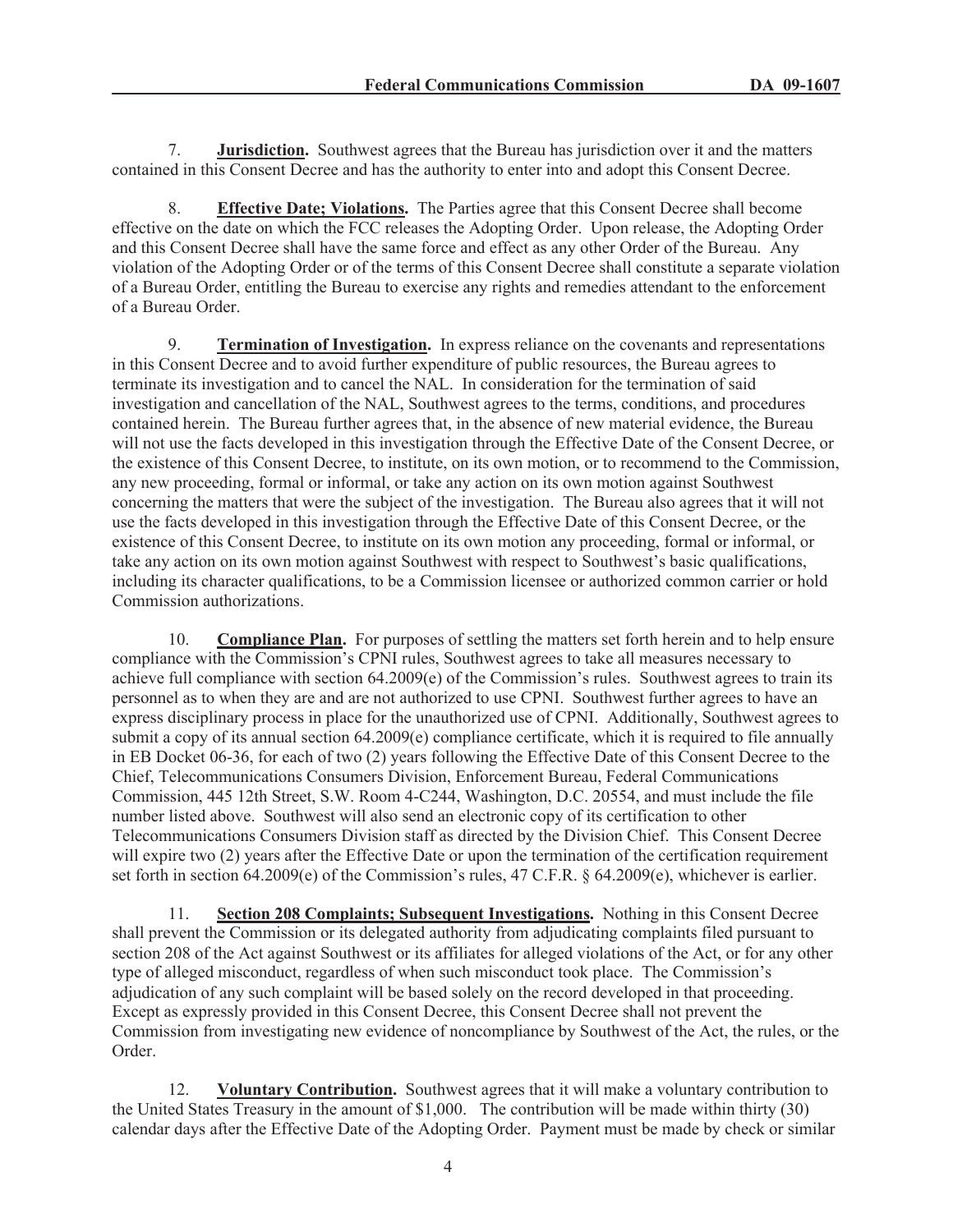instrument, payable to the order of the Federal Communications Commission. The payment must include the NAL/Account Number and FRN Number referenced in the caption to the Adopting Order. Payment by check or money order may be mailed to Federal Communications Commission, P.O. Box 979088, St. Louis, MO 63197-9000. Payment by overnight mail may be sent to U.S. Bank – Government Lockbox #979088, SL-MO-C2-GL, 1005 Convention Plaza, St. Louis, MO 63101. Payment by wire transfer may be made to ABA Number 021030004, receiving bank TREAS/NYC, and account number 27000001. For payment by credit card, an FCC Form 159 (Remittance Advice) must be submitted. When completing the FCC Form 159, enter the NAL/Account number in block number 23A (call sign/other ID), and enter the letters "FORF" in block number 24A (payment type code). Southwest will also send electronic notification on the date said payment is made to Johnny.drake@fcc.gov.

13. **Waivers.** Southwest waives any and all rights it may have to seek administrative or judicial reconsideration, review, appeal or stay, or to otherwise challenge or contest the validity of this Consent Decree and the Adopting Order, provided the Commission issues an Adopting Order adopting the Consent Decree without change, addition, modification, or deletion. Southwest shall retain the right to challenge the Commission's interpretation of the Consent Decree or any terms contained herein. If either Party (or the United States on behalf of the Commission) brings a judicial action to enforce the terms of the Adopting Order, neither Southwest nor the Commission shall contest the validity of the Consent Decree or the Adopting Order, and Southwest shall waive any statutory right to a trial *de novo*. Southwest hereby agrees to waive any claims it may otherwise have under the Equal Access to Justice Act, 5 U.S.C. § 504 and 47 C.F.R. § 1.1501 *et seq*., relating to the matters addressed in this Consent Decree.

14. **Severability.** The Parties agree that if any of the provisions of the Adopting Order or the Consent Decree shall be invalid or unenforceable, such invalidity or unenforceability shall not invalidate or render unenforceable the entire Adopting Order or Consent Decree, but rather the entire Adopting Order or Consent Decree shall be construed as if not containing the particular invalid or unenforceable provision or provisions, and the rights and obligations of the Parties shall be construed and enforced accordingly. In the event that this Consent Decree in its entirety is rendered invalid by any court of competent jurisdiction, it shall become null and void and may not be used in any manner in any legal proceeding.

15. **Subsequent Rule or Order.** The Parties agree that if any provision of the Consent Decree conflicts with any subsequent rule or Order adopted by the Commission (except an Order specifically intended to revise the terms of this Consent Decree to which Southwest does not expressly consent) that provision will be superseded by such Commission rule or Order.

16. **Successors and Assigns.** Southwest agrees that the provisions of this Consent Decree shall be binding on its successors, assigns, and transferees.

17. **Final Settlement.** The Parties agree and acknowledge that this Consent Decree shall constitute a final settlement between the Parties. The Parties further agree that this Consent Decree does not constitute either an adjudication on the merits or a factual or legal finding or determination regarding any compliance or noncompliance with the requirements of the Act or the Commission's rules and Orders.

18. **Modifications.** This Consent Decree cannot be modified without the advance written consent of both Parties.

19. **Paragraph Headings.** The headings of the Paragraphs in this Consent Decree are inserted for convenience only and are not intended to affect the meaning or interpretation of this Consent Decree.